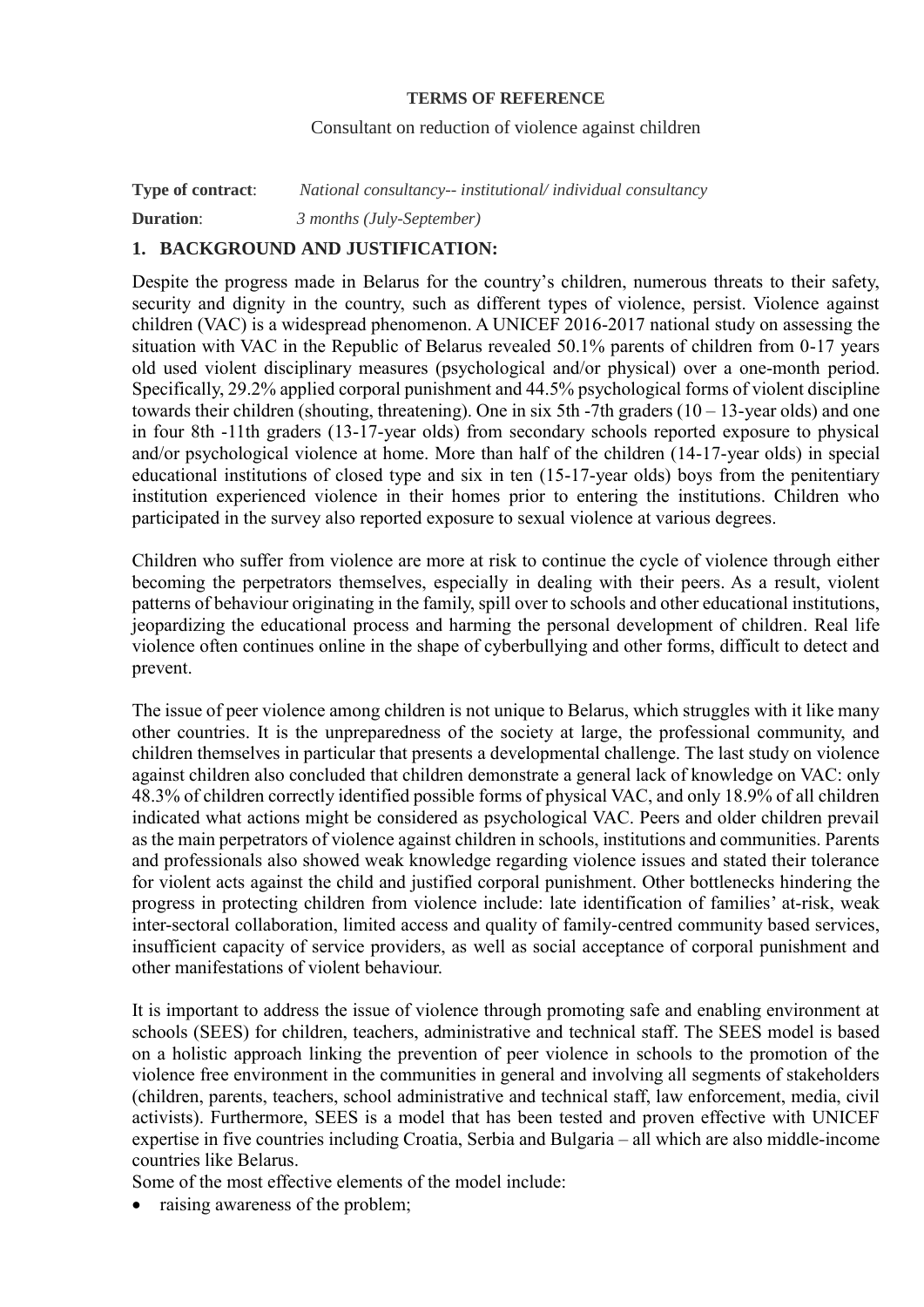- prompting multilevel interventions (school, classroom, individual children and parents, community);
- introducing educational contents that help children to cope with violence by strengthening emotional and social skills;
- empowering and actively involving children (through peer support, mediation, students' councils);
- expanding professional knowledge to support children who behave violently and children who suffer from violence;
- involving parents and parents' associations to improve the situation in schools.

The model addresses both offline and online violence (cyberbullying). However, this model has to be adopted to Belarusian specificity to address more effectively existing challenges.

### **2. PURPOSE/ OBJECTIVE:**

A Consultant (individual or institutional consultant) will develop the existing model of "Safe and Enabling Environment in Schools" (SEES) which will be tested in Belarusian schools, adapting the methods and approaches which already have been implemented in other countries and customizing them in the most effective way for Belarusian reality.

The Consultant will also provide participating school with on-going support in any initial issues or questions related to the implementation of SEES model.

### **3. KEY TASKS:**

Under the supervision of the Deputy Representative the consultant will:

- Examine Croatian model of "Safe and Enabling Environment in Schools" (and implementation of the model by other countries), and in coordination with consultations among school teachers/ psychologists, adolescents, experts working with VAC adjust this model to Belarusian context.
- Communicate with professionals on identification of best practices of SEES model and use their experiences for development and adjustment of Belarusian version of SEES.
- Create draft manual of SEES in Belarus which can be used and tested by schools participatig in the Programme.
- Organize and train a team of mentors who will be working with schools and coordinating the Programme as well as work on the training program for teachers and psychologists.
- Hold presentations of Belarusian version of SEES model to motivate govermental educational institutions to include the trainings and workshops on SEES in educational modules for teachers and psychologists (e.g. Academy of Post-Graduate Studies) as well as to present all the benefits of such approach to schools and involve them in further development of SEES Programme in Belarus, based on need.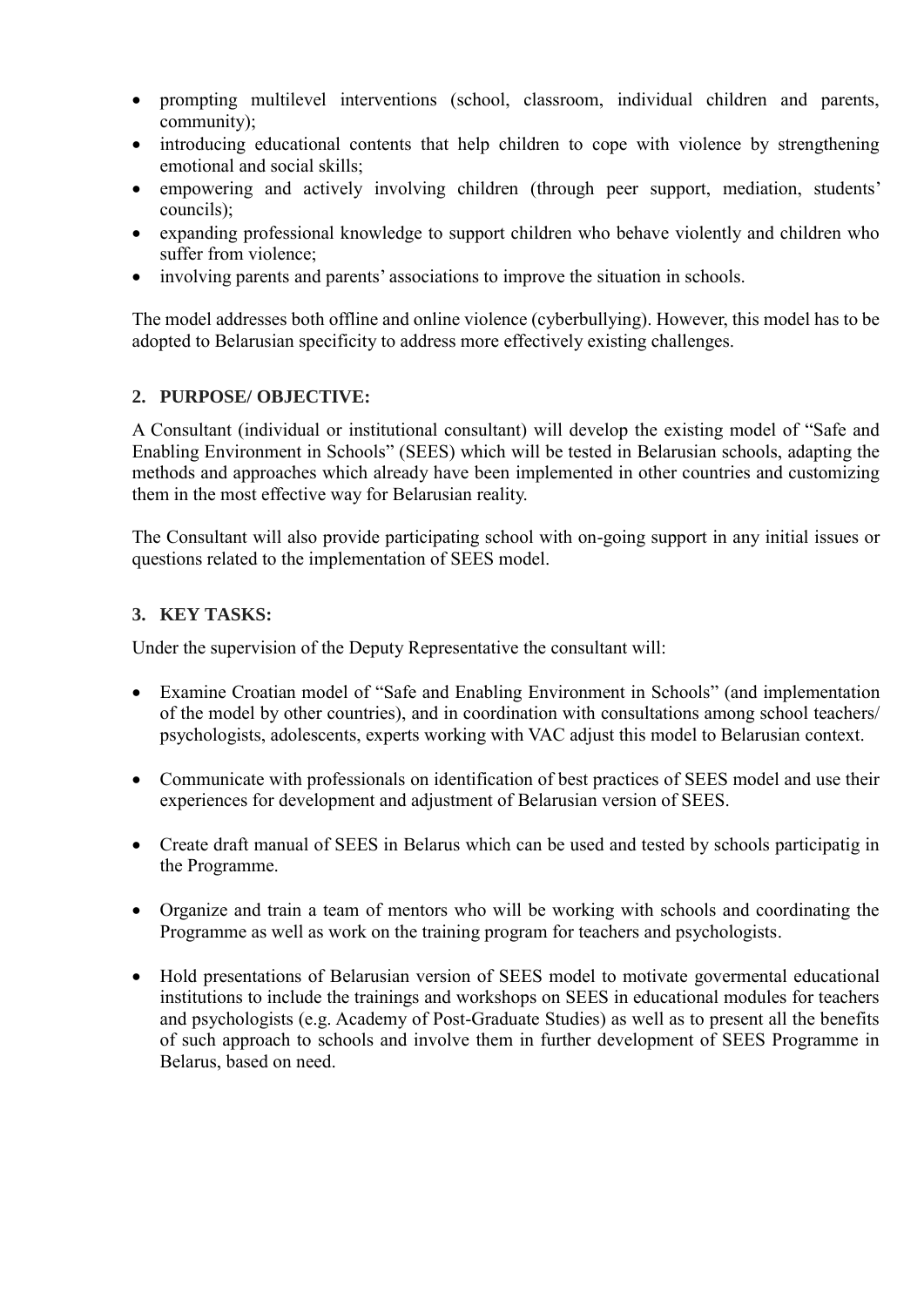# **4. DELIVERABLES TIMELINE:**

| $N_2$          | <b>Deliverables</b>                                                                     | Timeframe for             | <b>Consultancy Days</b> |
|----------------|-----------------------------------------------------------------------------------------|---------------------------|-------------------------|
|                |                                                                                         | deliverable<br>(deadline) |                         |
|                | Adjustment of Croatian model of SEES<br>Programme to Belarusian specificity.            | July-August               | 18                      |
| $\overline{2}$ | Creation of draft manual on SEES model for<br>teachers / psychologists / youth workers. | August-September          | 20                      |
| 3              | Organization and training for mentors team on<br>SEES Programme.                        | August-September          | 15                      |
| 4              | Participation in presentations and representation<br>of model to different stakeholders | August-<br>September      | 10                      |
| <b>TOTAL</b>   |                                                                                         |                           | 63 days                 |

# **5. SUPERVISION, WORK RELATIONS & OVERSIGHT**

The direct supervisor for the consultancy will be by the Deputy Representative, with close coordination and communication with the Child Protection Specialist and Youth Participation Expert and other relevant officers.

## **6. TRAVEL**

If UNICEF determines that the Contractor needs to travel in order to perform his or her assignment, that travel shall be specified in the contract and the Contractor's travel costs shall be set out in the contract: In cases where travel costs have not been set out in the individual contract, the consultant and individual contractors are expected to submit, within ten days of completion of a specific travel, a voucher for reimbursement of travel expenses to the Operations section. Reimbursements shall only be processed if travel was duly authorized in the individual contract or by an authorized manager of the contracting section, in writing and prior to the travel. Consultants and individual contractors are responsible for assuming costs for obtaining visas and travel insurance.

## **7. PAYMENT CONDITIONS:**

Payment will be made based on invoice of deliverables. It is expected that two payments could be made – in the middle and end of the contract period.

## **8. UNSATISFACTORY PERFORMANCE:**

Payment of fees to the Contractor under this contractor, including each installment or periodic payment (if any), is subject to the Contractor's full and complete performance of his or her obligations under this contract with regard to such payment to UNICEF's satisfaction, and UNICEF's certification to that effect.

UNICEF reserves the right to withhold all or a portion of payment if performance is unsatisfactory, if work/outputs is incomplete, not delivered or for failure to meet deadlines. All materials developed will remain the copyright of UNICEF and that UNICEF will be free to adapt and modify them in the future. This ToR is an integral part of the contract (SSA) signed with the consultant.